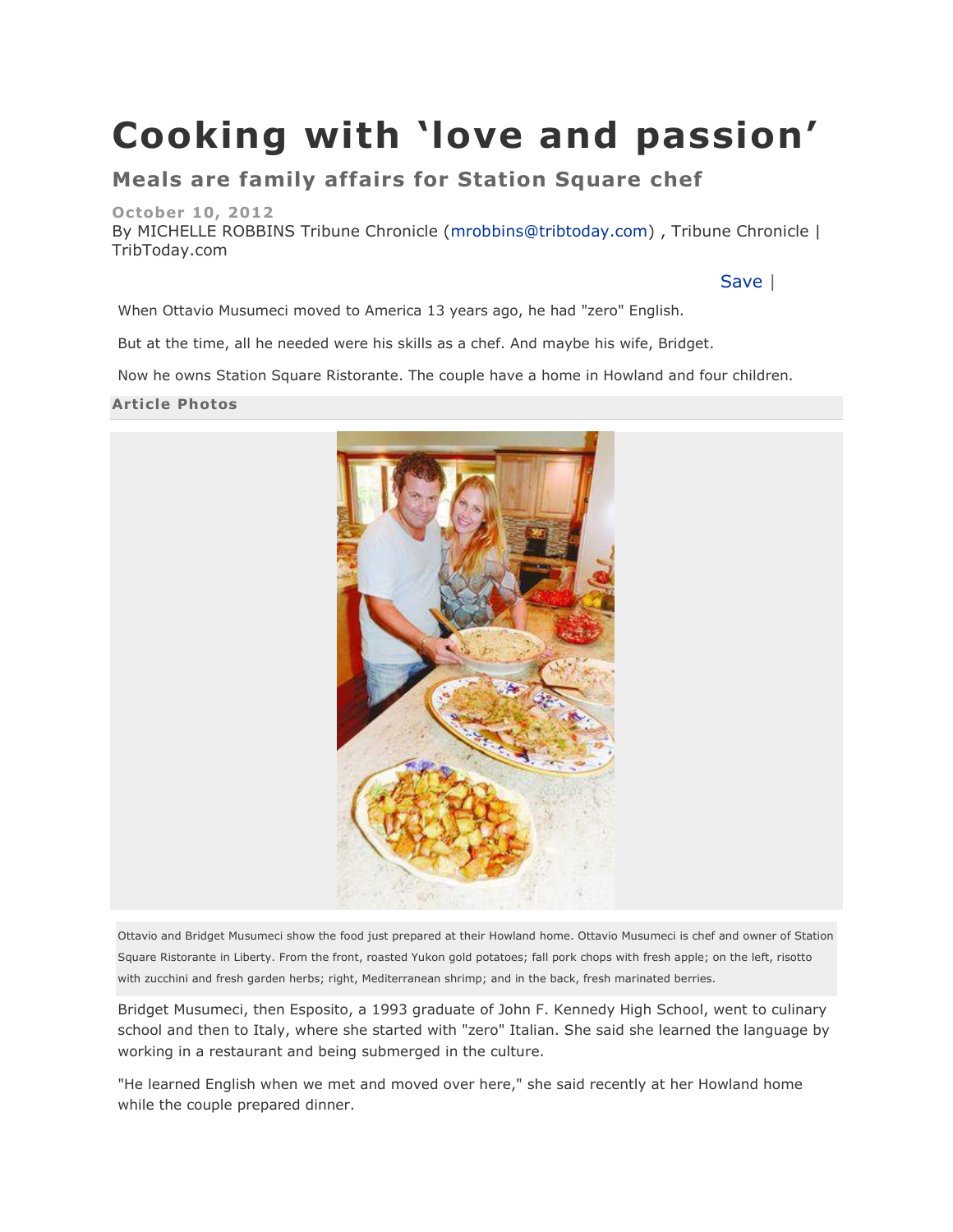Ottavio Musumeci got a job at Vernon's, where he said the owner and a couple other people spoke Italian.

Twelve years ago, he took over Station Square, which he said had been "going down." He said he changed a lot of things and brought in a little more Italian style. He explained that there are 20 regions in Italy, and he offers a special from each one.

"Italian brings a lot of people in," he said.

One of his specialties is risotto, which is on the menu today.

"Risotto's a dish you can make a thousand different ways," he said. On his commercial stove imported from Italy, he browns the risotto, then exclaims, "Now we flambe!"

When the wine evaporates, it's covered with stock that's already warming.

"This is the easy part," he said. "Now I gotta let it go."

His wife uses a different method for risotto.

"You don't just leave it and it's done," she said. "You have to constantly stir it and add liquid."

She asks her husband, "There's not really one right way to do something, right?"

His dark eyebrows go up mischievously. "The way I do it is best the way."

Bridget Musumeci, who is now a full-time mom, said it was "amazing" working with him, and she misses that.

"It's great being in the kitchen together," she said. "But he takes charge - I become the sous chef."

For today's multiple-course meal, that's an important job.

"You can do everything - once you get everything cut up - in like half an hour," Ottavio Musumeci said. And "shrimp is so fast."

He said he has to be fast at the restaurant and do many things at once.

"It's full-speed adrenaline, then it slows down," Bridget Musumeci said.

"I like the rush," said her husband.

Other family members play their part, as well. Ottavio Jr., who is 10, chopped herbs from the family garden. Those herbs are also used at the restaurant.

The children are involved in the restaurant, as well, where Ottavio Jr. said he wraps potatoes and helps with the dishes. His brothers are Giuseppe, 12, and Giovanni, 7.

Musumeci said he and the children came up with the pork chop recipe after a visit to an apple orchard.

"It's a good marriage - apples, onions and cider," he said.

Once everything is on the table, daughter Giulia, 13 and a Kennedy eighth-grader, comes home from soccer practice.

"This is my beautiful daughter," Musumeci says, as he gladly makes her a plate.